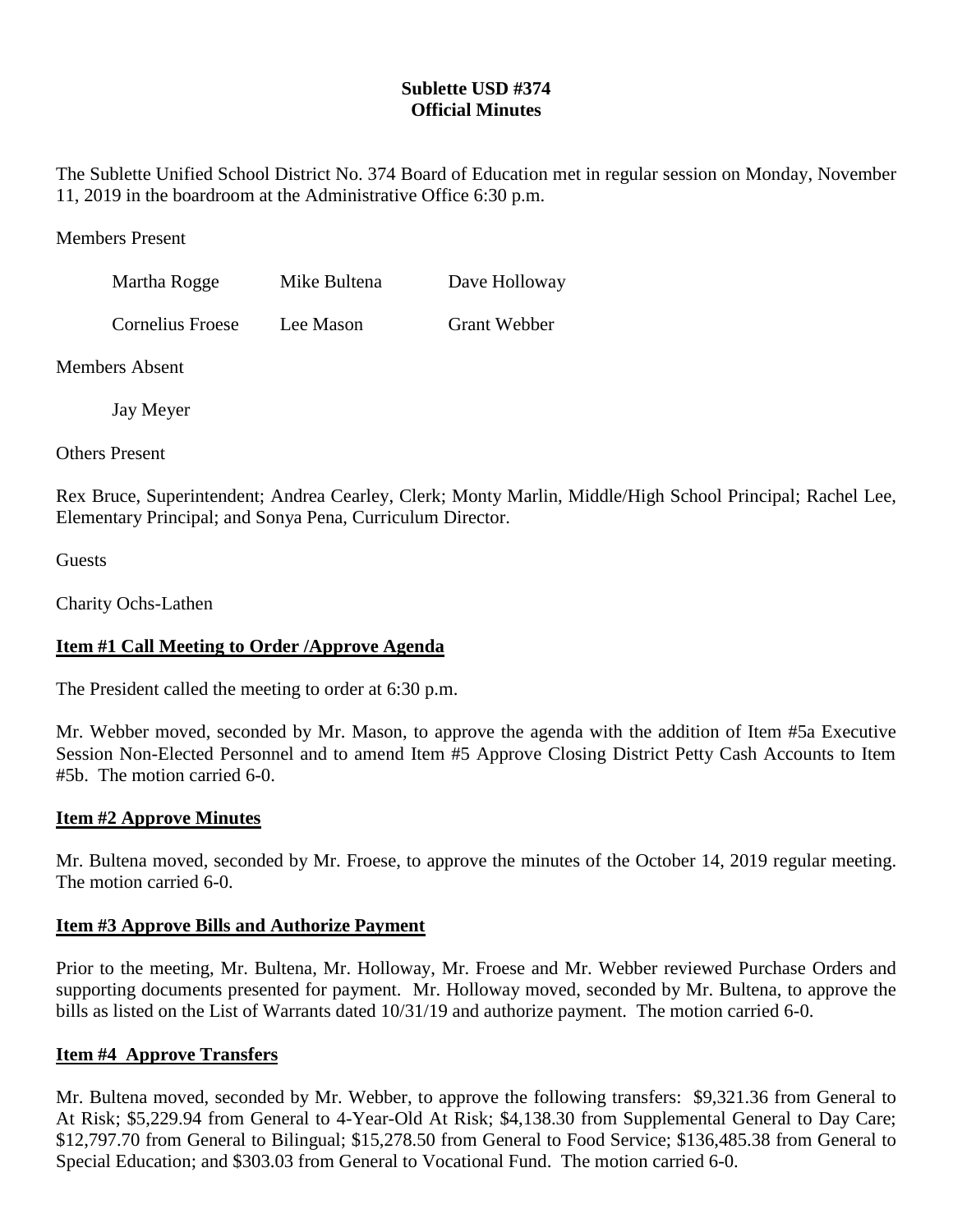Board Minutes Page 2 November 11, 2019

## **PUBLIC FORUM**

There was no public forum.

### **Reports**

#### Curriculum

Mrs. Pena passed out a list of items she is working on including: Science curriculum adoption this year; Health standards; KESA, year 3; Curriculum Leaders Oct. 4; and professional development with Jim Knight.

### Principals

Mrs. Lee reported the elementary school had 88% parent attendance at their parent/teacher conferences, but teachers are making up the missed conferences; Veterans' Day program held November 11<sup>th</sup> was well attended and the high school band also participated this year; Nick Treadway, elementary student, is still out of school but at home improving; and Pastries for Parents will be held the morning of November 19<sup>th</sup>.

Mr. Marlin reported the middle/high school completed their vaping education programs with students on Oct. 16<sup>th</sup> and with parents on Oct. 28<sup>th</sup> presented by Donna Gerstner; Middle School parent/teacher conference participation was down a little this year at 72% and the High School participation was up to 69%; Student led conferences may be looked into for more student and parent involvement; Will Johnson hosted the FFA conference on Oct. 23<sup>rd</sup>; 8 FFA students attended the National FFA Conference in Indianapolis Oct. 30<sup>th</sup> through Nov.  $2<sup>nd</sup>$ ; MLO held a blood drive on Oct.  $22<sup>nd</sup>$  and they hosted our county law enforcement on Oct. 29<sup>th</sup>; 13 students auditioned at the District Honor Choir on Nov. 9<sup>th</sup> and 10 choir students and one band student were selected to perform in a concert in Dodge City on Dec. 7<sup>th</sup>; the Scholar's Bowl team is off to a good start with three 1<sup>st</sup> place and one  $2<sup>nd</sup>$  place finishes; Nov.  $15<sup>th</sup>$  will be the NHS induction and FCA dinner; Nov.  $23<sup>rd</sup>$ the high school cheerleaders are attending a competition in Topeka; and Nov. 23<sup>rd</sup> is the Honor Band trip to Emporia.

### Activities Director

Mr. Carter was unable to attend as he was holding a parents' meeting.

#### SWPRSC/HPEC

Mr. Bultena reported on the HPEC meeting. Mrs. Rogge gave the SWPRSC board meeting report and mentioned the need of a replacement board member for her position.

#### Superintendent:

Mr. Bruce reported that he will go back to MD Anderson this week. He also reported there is a party interested in taking down the wind tower and scrapping it.

The Board took a break from 7:05 to 7:10 p.m.

Mr. Bruce announced that the Board/Staff Christmas Party will be December 18<sup>th</sup> at 6:30 p.m.